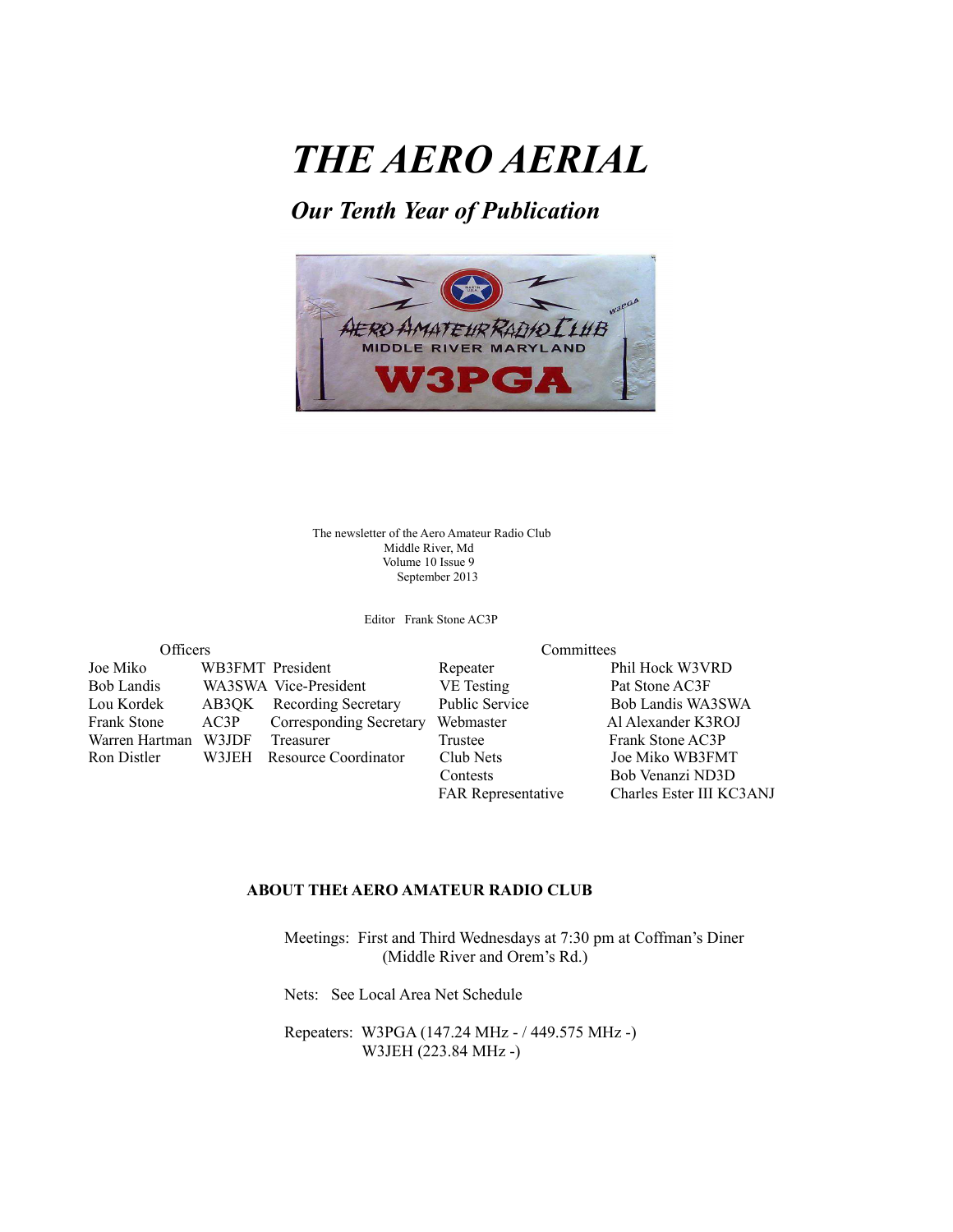## **LOCAL AREA NETS**

### **Day Time Frequency (MHz) NET NAME**

| Daily      | $9 - 10$ am       | 147.33  | <b>ORIOLE</b> Net                |
|------------|-------------------|---------|----------------------------------|
| Daily      | 6 pm              | 3.820   | Maryland Emergency Phone Net     |
| Daily      | $6:30 - 7$ pm     | 146.670 | <b>Baltimore Traffic Net</b>     |
| Daily      | 7 pm and 10 pm    | 3.643   | Maryland/DC/Delaware Traffic Net |
| $2nd$ Tues | $7:30 \text{ pm}$ | 146.670 | Baltimore County RACES Net       |
| $2nd$ Wed. | 8 pm              | 28.445  | <b>AERO ARC Net</b>              |
| $4th$ Wed  | 8 pm              | 147.240 | <b>AERO ARC Net</b>              |
| $5th$ Wed. | 8 pm              | 449 575 | <b>AERO ARC Net</b>              |
|            |                   |         |                                  |

# **AERO NET REPORT**

### **28.445 MHz: WB3FMT(NCS) AC3P KA3SNY KA3VAE**

### **147.24 MHz: WB3FMT(NCS) W3JEH AC3P**

#### **449.575 MHz: WB3FMT(NCS) W3JEH AC3P KA3VAE**

# **Station Activities**

**WB3FMT** was featured in an article in *The Avenue.* **W3JEH** is working on his new vertical. **WA3RVR** finally got that QSL card from 1973. **ND3D** uses a nom du plume during contests. "This Bud's for you".

## **Blue Moon Net**



According to the "Old Farmer's Almanac", the Full Moon occuring on Wednesday, August 21<sup>st</sup> will be a "Blue Moon". To celebrate the occasion, there will be a Blue Moon Net at 2 p.m. on 50.24 MHz.

The reason for the afternoon timing is that there will be a club meeting that evening also.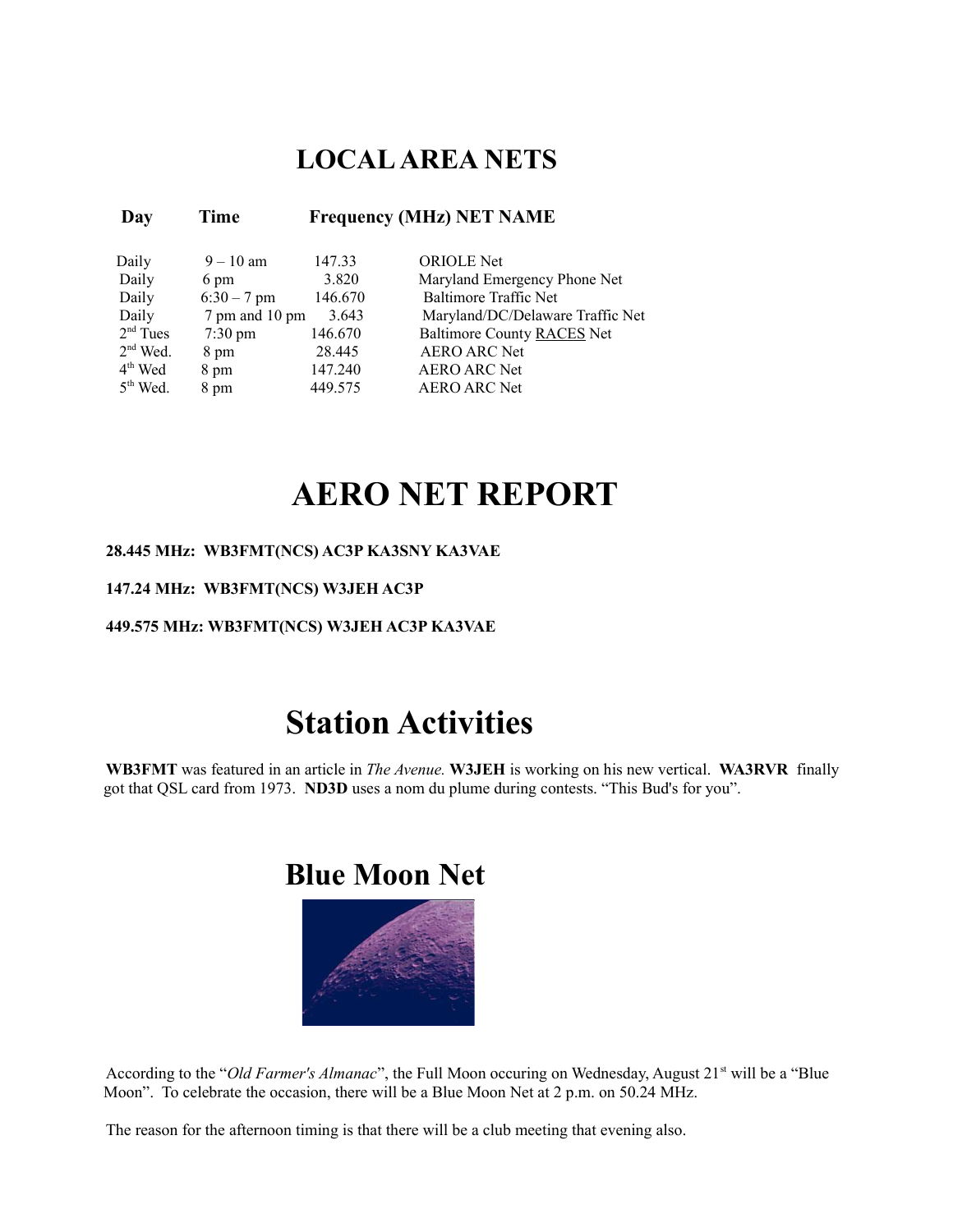## **Mt. Essex Returns to Mt. Carmel**

**Commemorating The Essex Solar Eclipse** Of 1963



 President Joe WB3FMT and Frank AC3P took The Mt. Essex Observatory on the road to the parking lot of Our Lady of Mt. Carmel Church for some solar observations on Saturday July 20<sup>th</sup>. Fifty years to the day earlier they were at the same location to observe a partial eclipse of the Sun.

While at the parking lot Joe and Frank who were assisted by Pat, AC3F, noted several sunspots and solar prominences on the active solar sphere.

After an hour of observing, the Mt. Essex staff packed up their gear and left.

Frank submitted an article to *The Avenue News* with photos which appeared in the July 24<sup>th</sup> issue.

# **Public Service Opportunities**

The Essex Skypark Association has asked the Aero Amateur Radio Club to staff a booth at the annual fly-in event. The fly-in will take place on Saturday September  $21^{st}$ . We have been requested to set up a "field day" operation on on the grounds from 10 am to 5 pm.

Anyone interested in helping with this event, please contact Joe WB3FMT.

If your are unable to be at the skypark, please check into the club repeater during the event.

The Glenn L. Martin Aviation Museum has requested the club's help in providing communications for their monthly Open Cockpit tours. These tours take place on the last Saturday of the month. Communications are needed between the museum and mobile units escorting visitors to Strawberry Point.

More details will be forthcoming at a later date.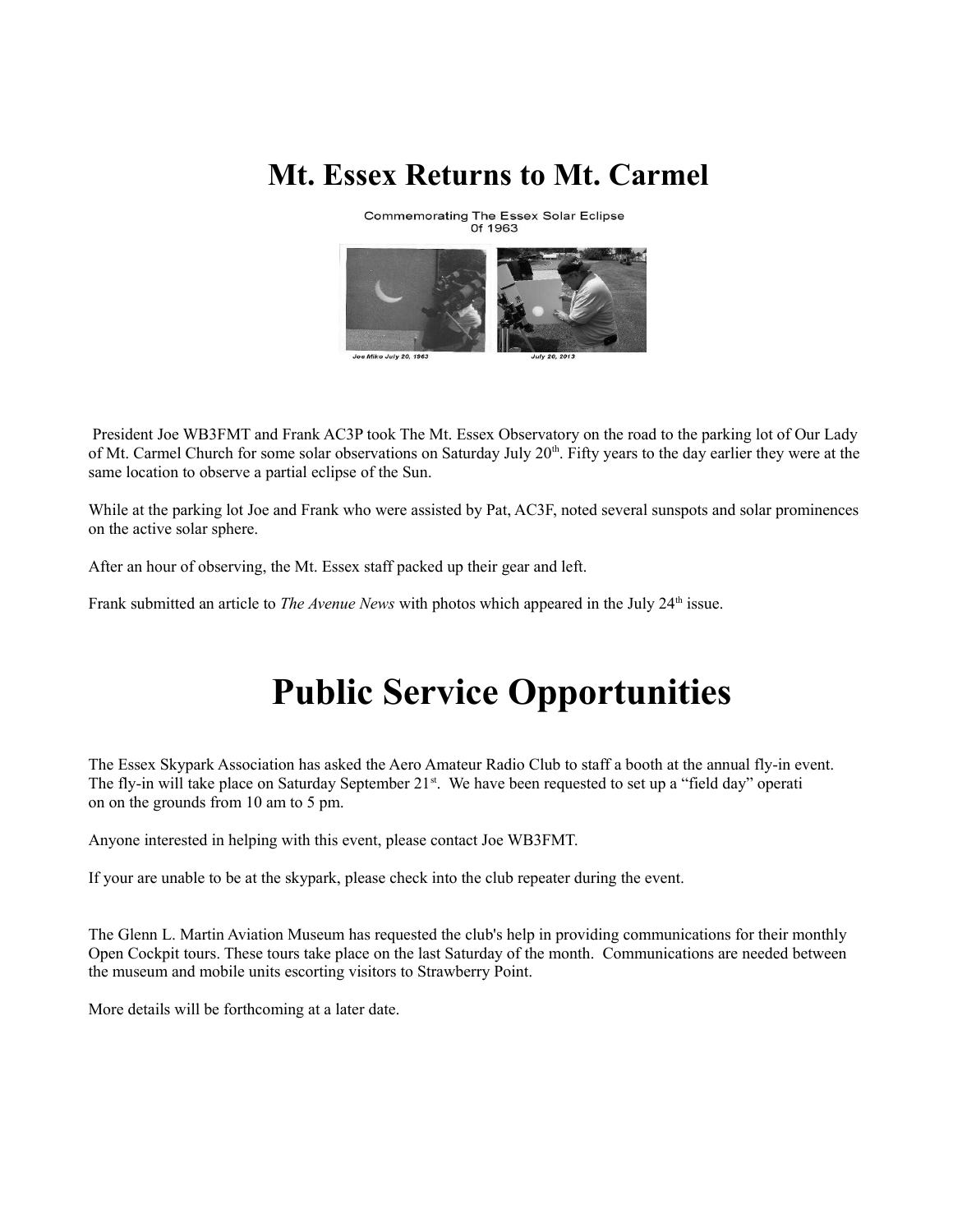## **VE Testing Resumes**



After a summer recess, Amateur Radio License examinations will return to the White Marsh Library.

The schedule is as follows:

September 28<sup>th</sup> November 23rd January 25<sup>th</sup> March 22<sup>nd</sup> May 31st

Registration begins at 1 p.m.

## *W3PGA Moonshot Status*

Phil Hock, W3VRD, reports that the 2 meter yagis are completed. The next step will be to assemble a harness and structure to mount them to one of the masts used during field day.

Phil and Warren, W3JDF plan to assemble the antenna for testing at the W3VRD QTH.

The plans are to be ready by the end of October or beginning of November for the ARRL EME Contest.

## **W3JEH Repeater Off Air**

Ron Distler, W3JEH, reports that the 223.84 MHz. repeater is down while he makes changes to the antenna system.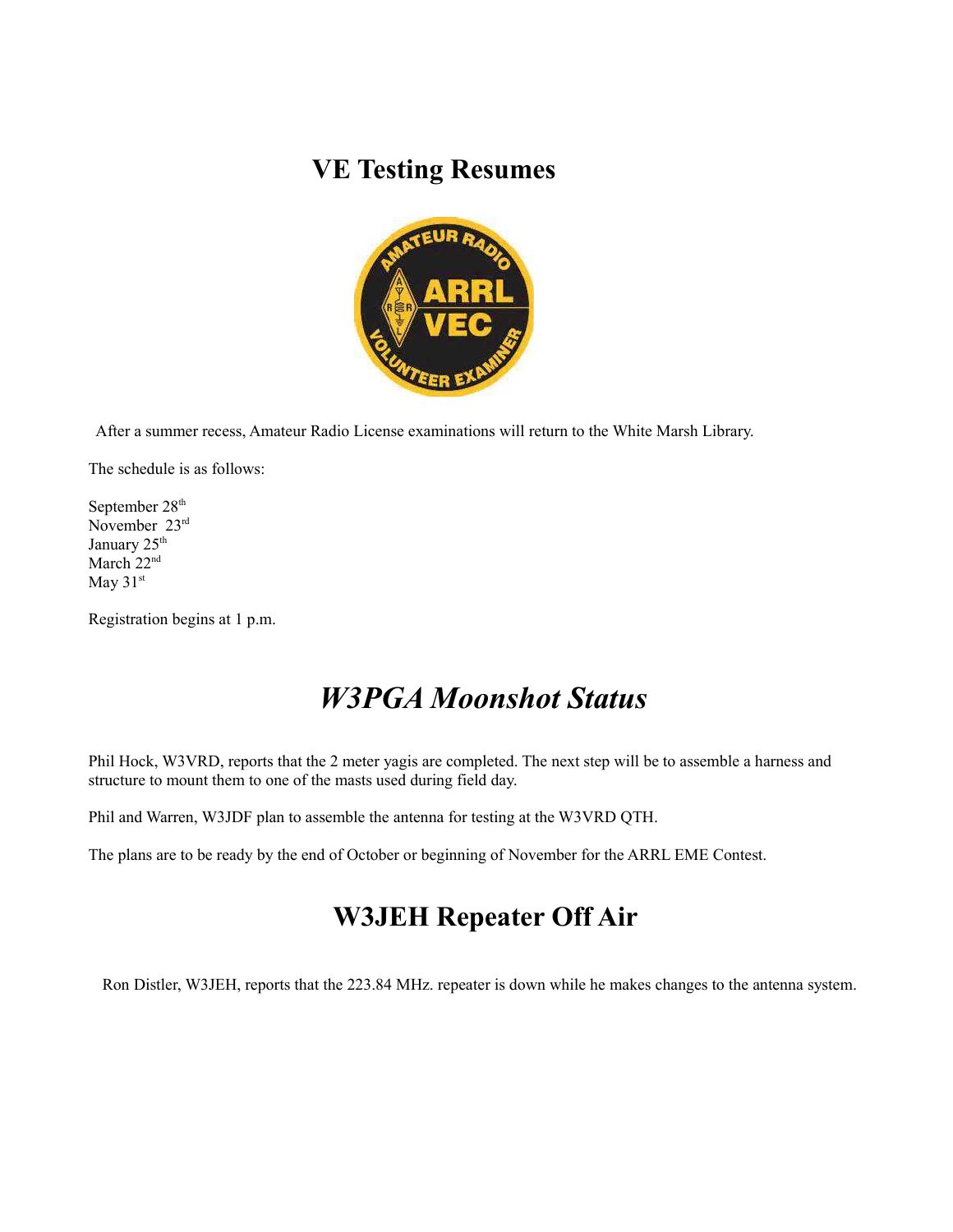# From TMARC

July 2013 Applications in Process:

KI4MB / WA4HIS: Received notification that KI4MB became a silent key. Received request to transfer coordination of 224.0600 to WA4HIS. Sent Final Coordination to WA4HIS

Baltimore Radio Amateur Television Society: Received updated information for

odification of coordination for 224.8000- and 443.3500+.

Sent modifications to neighboring coordination groups

Sent revised coordinations for 224.8000- and 443.3500+

Massanutten Amateur Radio Assoc.: Received Certificate of Operational Status

For 147.3150 in Harrisonburg, Va. Sent Final Coordination

Southern Patuxent ARC: Received updated information for modification of 147.1950+ in Hollywood, Md. Sent revised coordination.

N3JDR: Received Application for Coordination for UHF pair at Braddock Heights, Md. Sent Notice of Proposed Coordination to neighboring coordination groups.

On Air Status Requests sent to:

Coordinations Withdrawn / Cancelled:

Other:

Received 2 Notices of Proposed Coordinations for 2 meter pair from Western Pa. Repeater Council.

Received 2 Notices of Proposed Coordinations for 440 pair from Western Pa.Repeater Council.

Received 1 Notice of Proposed Coordination for 2 meter pair from Area RepeaterCoordination Council.

Received 4 Notices of Proposed Coordinations for 440 pairs from South East Repeater Association.

T-MARC

The Mid-Atlantic Repeater Council

[www.tmarc.org](http://www.tmarc.org/)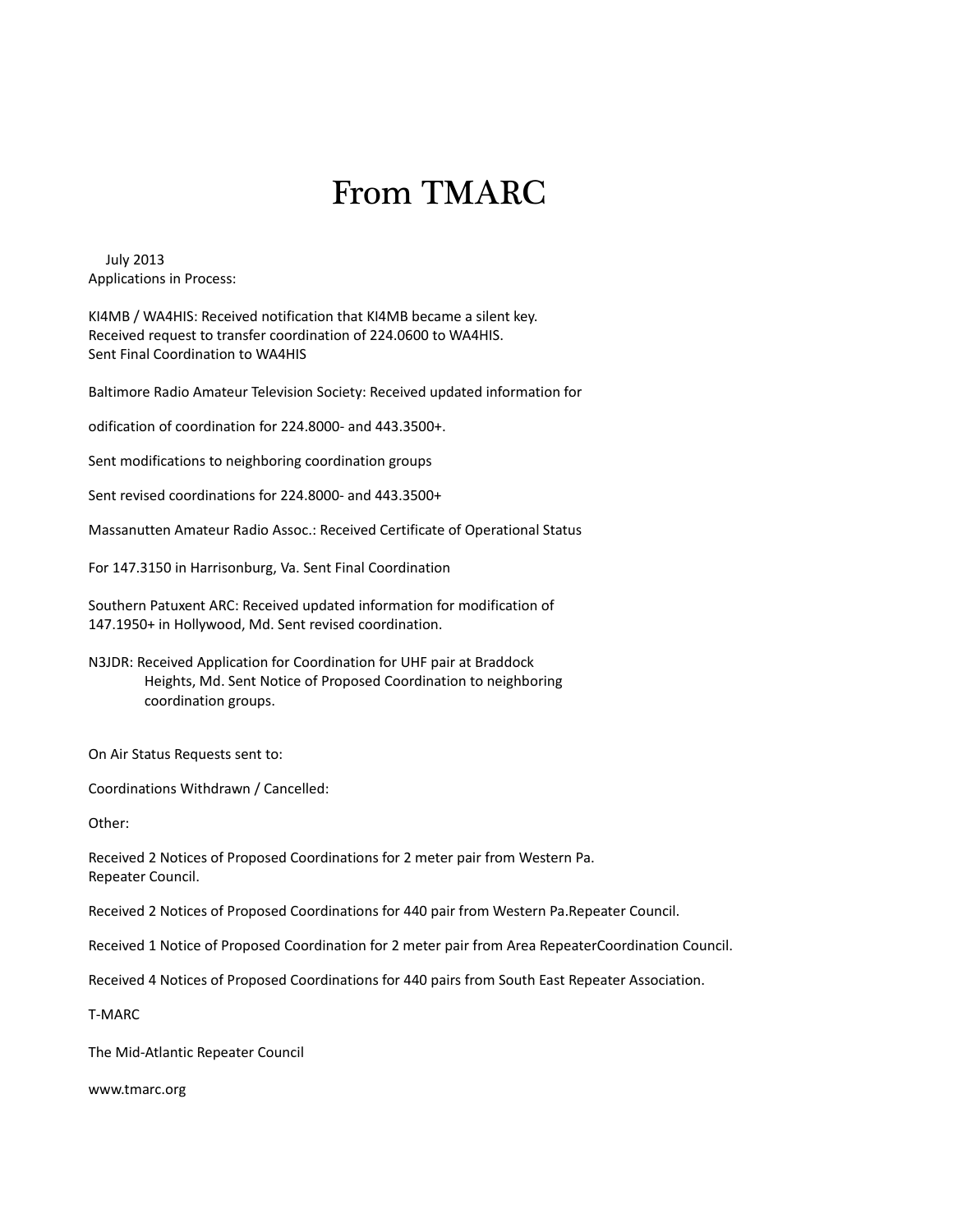

# **September 2013**

|    |    | <b>Meeting Coffman's</b><br>7:30 pm |    | <b>Labor Day</b> | Sheth NC<br>Hamfest                        |
|----|----|-------------------------------------|----|------------------|--------------------------------------------|
| 6  | 5  | 4                                   | 3  | c                |                                            |
|    |    | 28,445 Mhz Net<br>8 pm              |    |                  |                                            |
| 13 | 12 | 11                                  | 10 | 9                | 8                                          |
|    |    | Meeting Coffman's<br>7:30 pm        |    |                  | <b>ARRL VHF Contest</b>                    |
| 20 | 19 | 18                                  | 17 | 16               | 15                                         |
| 27 | 26 | 147.24 Mhz Net<br><b>B</b> pm<br>25 | 24 | 23               | <b>Fall Equinox</b><br>22                  |
|    |    |                                     |    | 30               | <b>ARRL</b><br><b>EME</b><br>Contest<br>29 |
|    |    |                                     |    |                  |                                            |